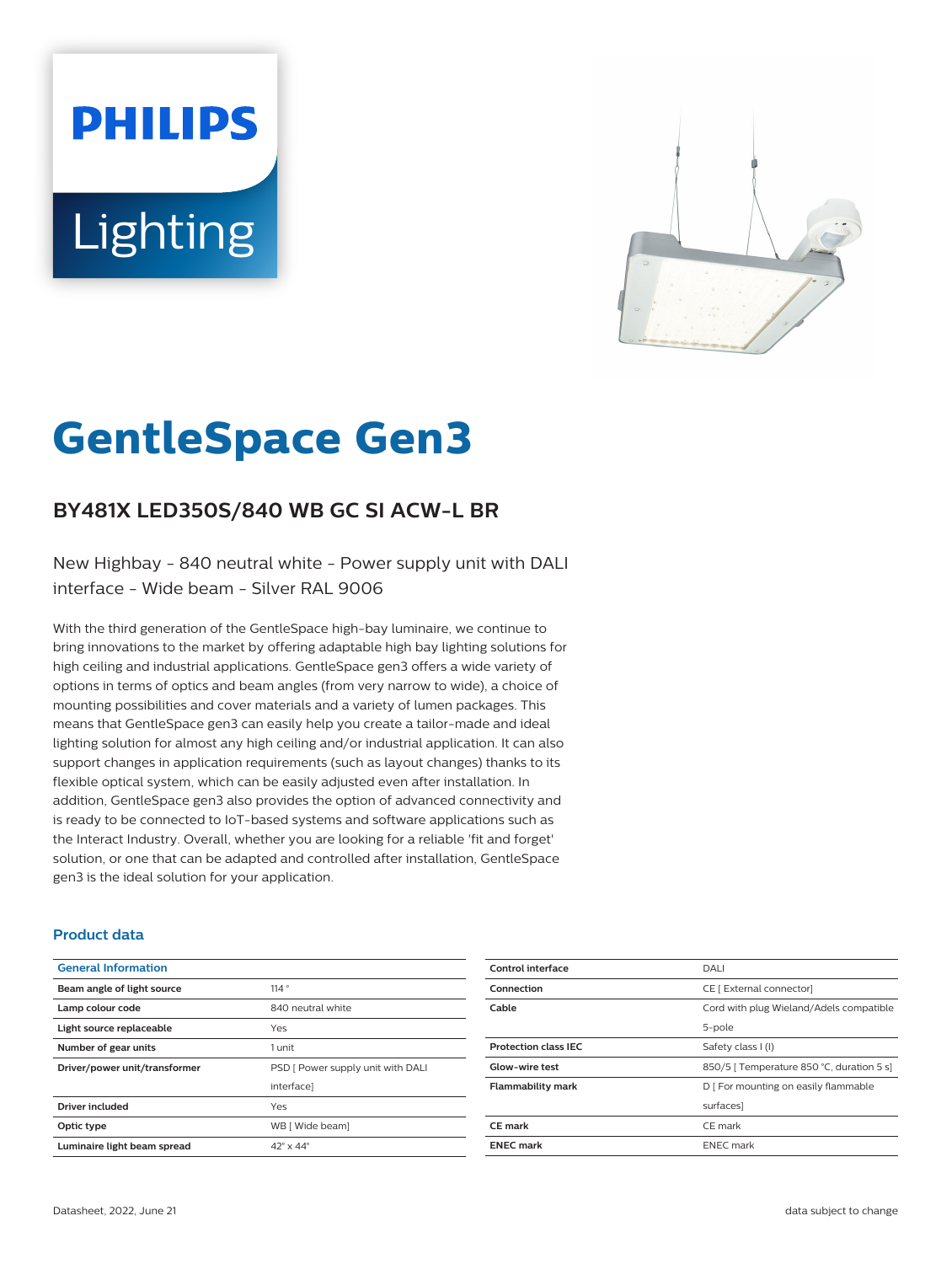# **GentleSpace Gen3**

| <b>Warranty period</b>                     | 5 years                                 |
|--------------------------------------------|-----------------------------------------|
| Constant light output                      | No                                      |
| Number of products on MCB (16 A type B)    | 8                                       |
| <b>EU RoHS compliant</b>                   | Yes                                     |
| <b>Product family code</b>                 | BY481X [ New Highbay]                   |
| Unified glare rating CEN                   | Not applicable                          |
|                                            |                                         |
| <b>Operating and Electrical</b>            |                                         |
| <b>Input Voltage</b>                       | 220-240 V                               |
| Input frequency                            | 50 to 60 Hz                             |
| Inrush current                             | 15.3 A                                  |
| Inrush time                                | $0.061$ ms                              |
| Power factor (min.)                        | 0.9                                     |
|                                            |                                         |
| <b>Controls and Dimming</b>                |                                         |
| Dimmable                                   | Yes                                     |
|                                            |                                         |
| <b>Mechanical and Housing</b>              |                                         |
| <b>Housing material</b>                    | Aluminium                               |
| <b>Reflector material</b>                  |                                         |
| Optic material                             | Polycarbonate                           |
| Optical cover/lens material                | Glass                                   |
| <b>Fixation material</b>                   | Steel                                   |
| Optical cover/lens finish                  | Clear                                   |
| Overall length                             | 712 mm                                  |
| <b>Overall width</b>                       | 490 mm                                  |
| <b>Overall height</b>                      | 120 mm                                  |
| Colour                                     | Silver RAL 9006                         |
| Dimensions (height x width x depth)        | 120 x 490 x 712 mm (4.7 x 19.3 x 28 in) |
|                                            |                                         |
| <b>Approval and Application</b>            |                                         |
| Ingress protection code                    | IP65 [ Dust penetration-protected, jet- |
|                                            | proof]                                  |
| Mech. impact protection code               | IK02 [ 0.2 J standard]                  |
| <b>Sustainability rating</b>               |                                         |
|                                            |                                         |
| <b>Initial Performance (IEC Compliant)</b> |                                         |
| Initial luminous flux (system flux)        | 35000 lm                                |

| <b>Luminous flux tolerance</b>               | $+/-10%$                          |
|----------------------------------------------|-----------------------------------|
| Initial LED luminaire efficacy               | 148 lm/W                          |
| Lamp colour temperature                      | 4000 K                            |
| <b>Colour Rendering Index</b>                | >80                               |
| Initial chromaticity                         | (0.38, 0.38) SDCM <3              |
| Initial input power                          | 230 W                             |
| Power consumption tolerance                  | $+/-10%$                          |
|                                              |                                   |
| <b>Over Time Performance (IEC Compliant)</b> |                                   |
| Control gear failure rate at median useful   | 5%                                |
| life 50,000 h                                |                                   |
| Control gear failure rate at median useful   | 10%                               |
| life 100,000 h                               |                                   |
| Lumen maintenance at median useful life*     | 190                               |
| 50,000 h                                     |                                   |
| Lumen maintenance at median useful life*     | L80                               |
| 100,000 h                                    |                                   |
|                                              |                                   |
| <b>Application Conditions</b>                |                                   |
| Ambient temperature range                    | $-30$ to $+45$ °C                 |
| Performance ambient temperature Tq           | 45 °C                             |
| Maximum dimming level                        | 10%                               |
| Suitable for random switching                | Yes                               |
|                                              |                                   |
| <b>Product Data</b>                          |                                   |
| Full product code                            | 871869940751300                   |
| Order product name                           | BY481X LED350S/840 WB GC SI ACW-L |
|                                              | BR                                |
| EAN/UPC - product                            | 8718699407513                     |
| Order code                                   | 910500465557                      |
| SAP numerator - quantity per pack            | 1                                 |
| Numerator – packs per outer box              | 1                                 |
| <b>SAP</b> material                          | 910500465557                      |

 $\overline{\mathbb{Q}}$   $\overline{\mathbb{R}^{60^{\circ}C}}$   $\overline{\mathbb{R}^{66}}$   $\overline{\mathbb{R}^{02}}$   $\overline{\mathbb{R}^{02}}$ 

**SAP net weight (piece)** 11.000 kg